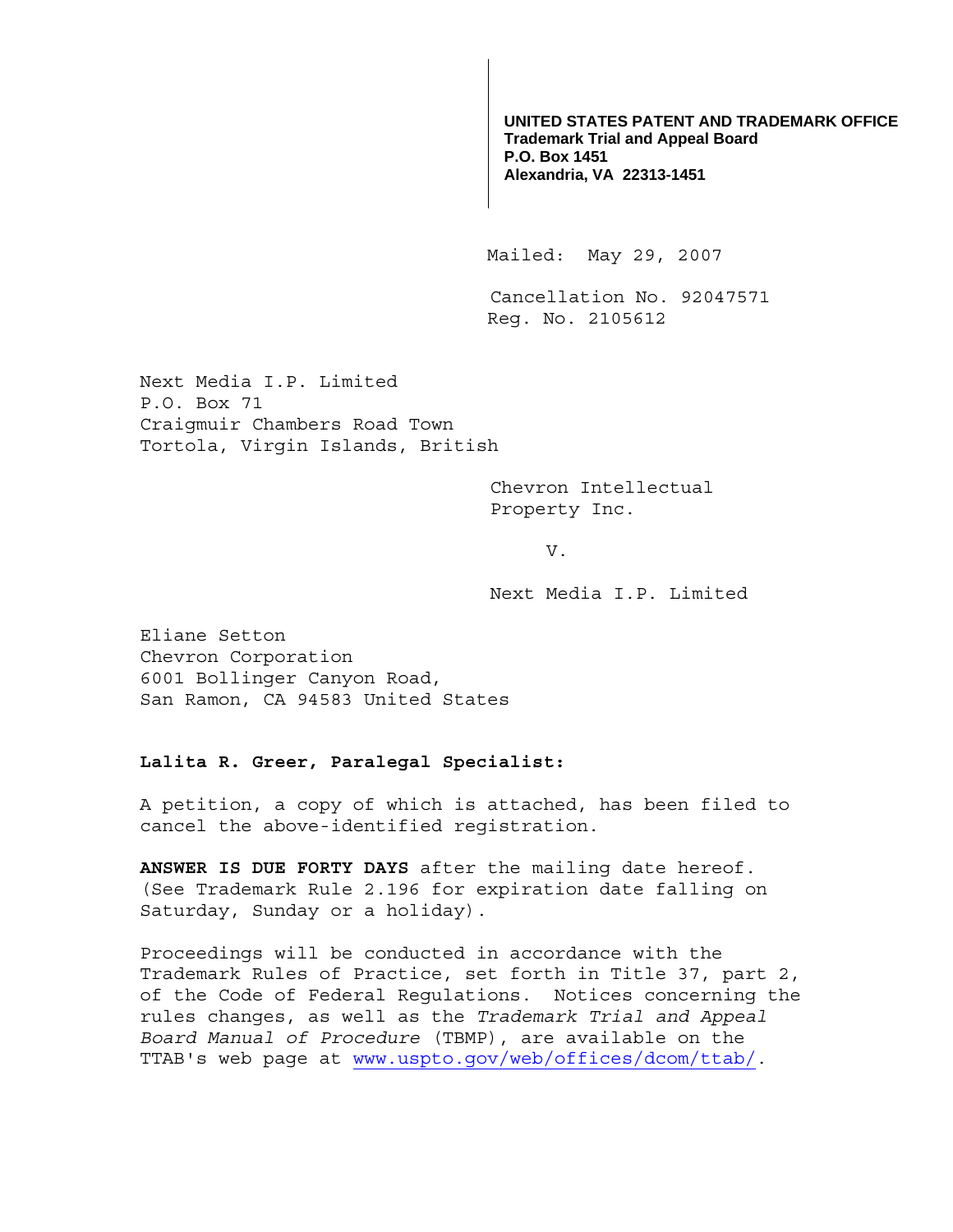**The parties are particularly referred to Trademark Rule 2.126 pertaining to the form of submissions. Paper submissions, including but not limited to exhibits and depositions, not filed in accordance with Trademark Rule 2.126 may not be given consideration or entered into the case file.** 

**Discovery and testimony periods are set as follows:**

| Discovery period to open:                                                         | 6/18/2007  |
|-----------------------------------------------------------------------------------|------------|
| Discovery period to close:                                                        | 12/15/2007 |
| 30-day testimony period for party<br>in position of plaintiff to close: 3/14/2008 |            |

30-day testimony period for party in position of defendant to close: **5/13/2008**

15-day rebuttal testimony period for plaintiff to close: **6/27/2008**

A party must serve on the adverse party a copy of the transcript of any testimony taken during the party's testimony period, together with copies of documentary exhibits, within 30 days after completion of the taking of such testimony. See Trademark Rule 2.l25.

Briefs shall be filed in accordance with Trademark Rule 2.l28(a) and (b). An oral hearing will be set only upon request filed as provided by Trademark Rule 2.l29.

**NOTE:** The Board allows parties to utilize telephone conferences to discuss or resolve many interlocutory matters that arise in inter partes cases. *See* TBMP § 502.06(a) (2d ed. rev. 2004).

If the parties to this proceeding are (or during the pendency of this proceeding, become) parties to another Board or civil proceeding involving related marks or other common issues of law or fact, they shall notify the Board immediately, so that the Board can consider consolidation or suspension of proceedings, if appropriate.

## **New Developments at the Trademark Trial and Appeal Board**